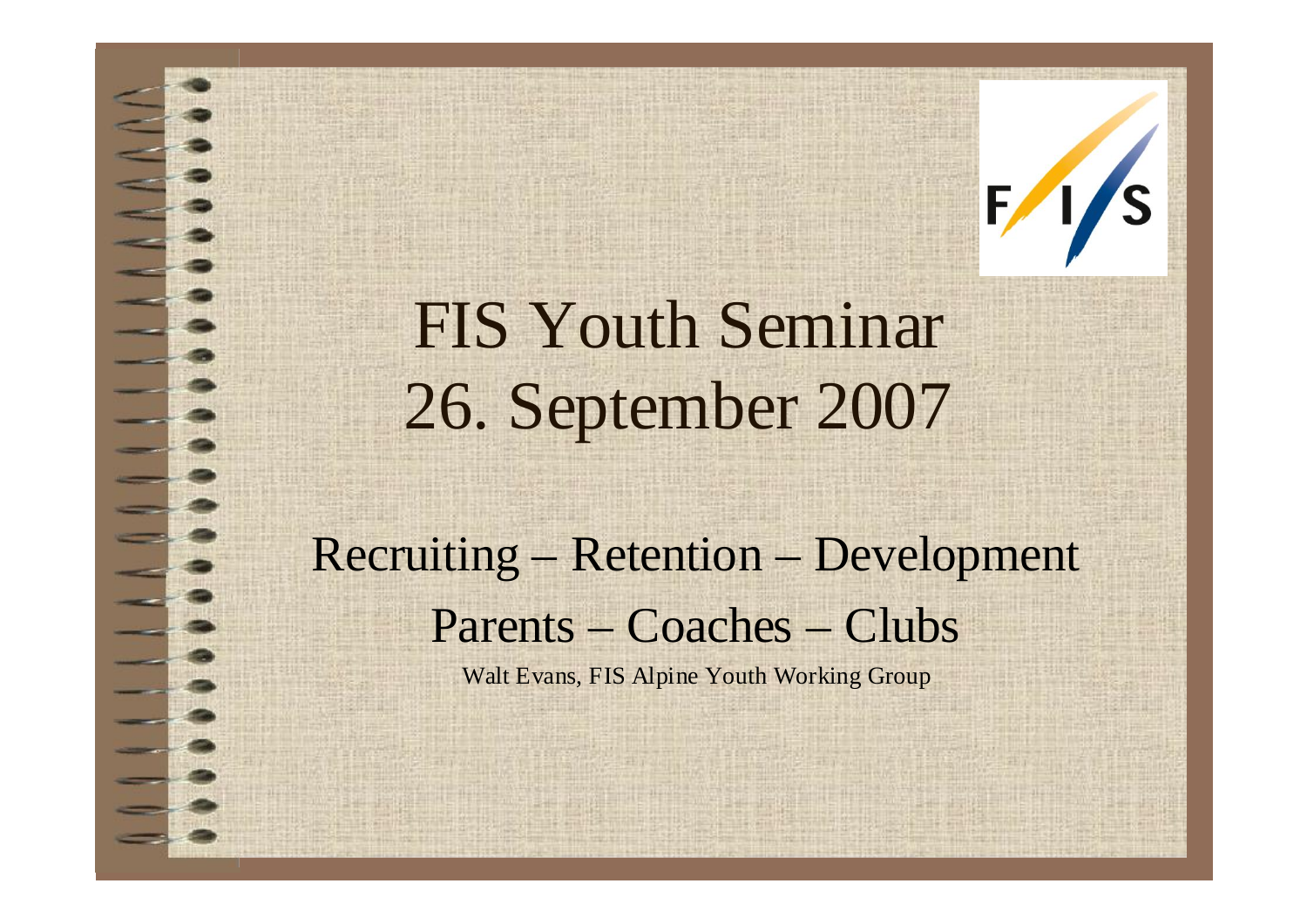## **Overview**

- Athlete pipeline orientation
- Development Progression training
- Recruiting observations
- Retention strategies
- Development partnerships
- Leadership solutions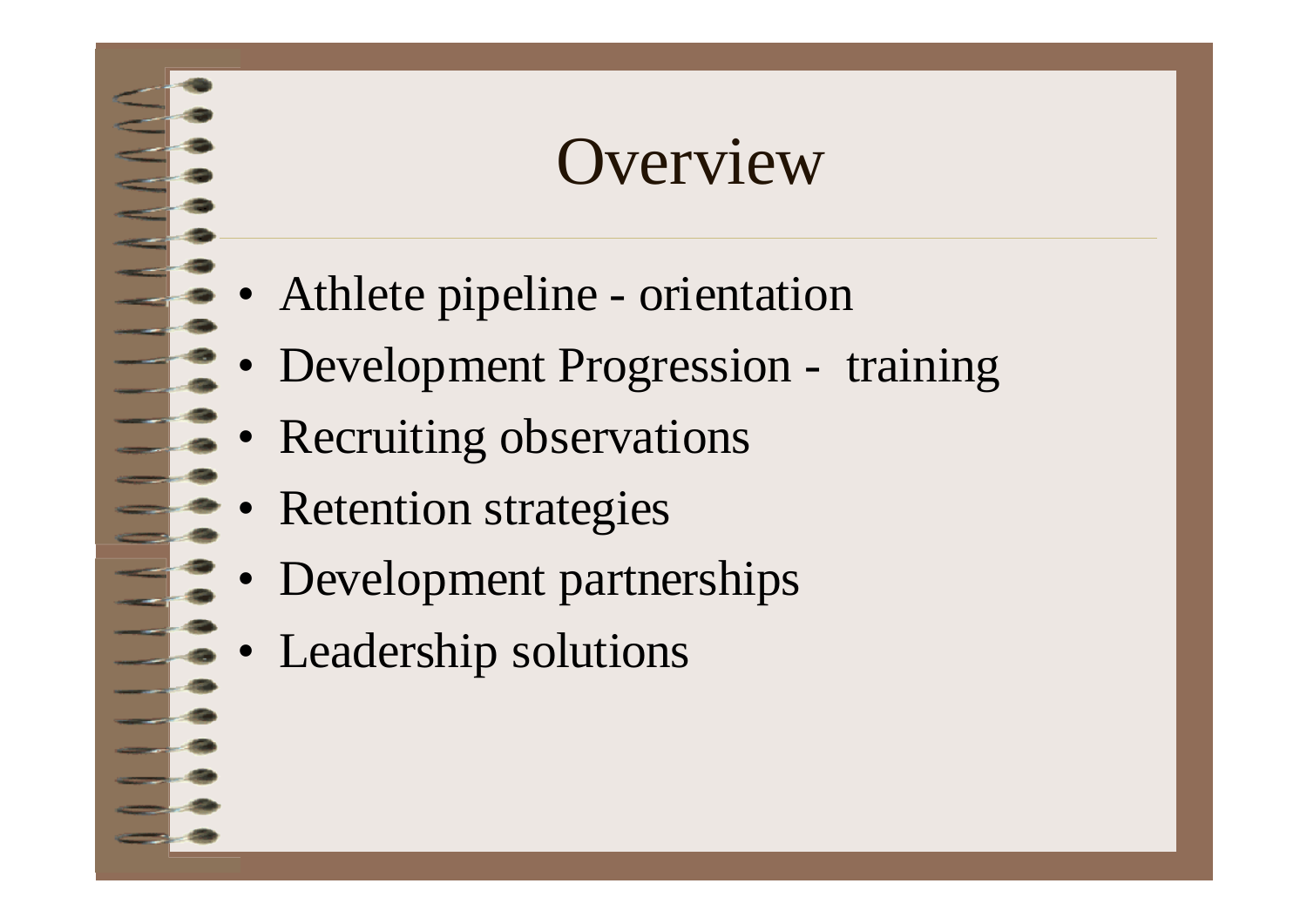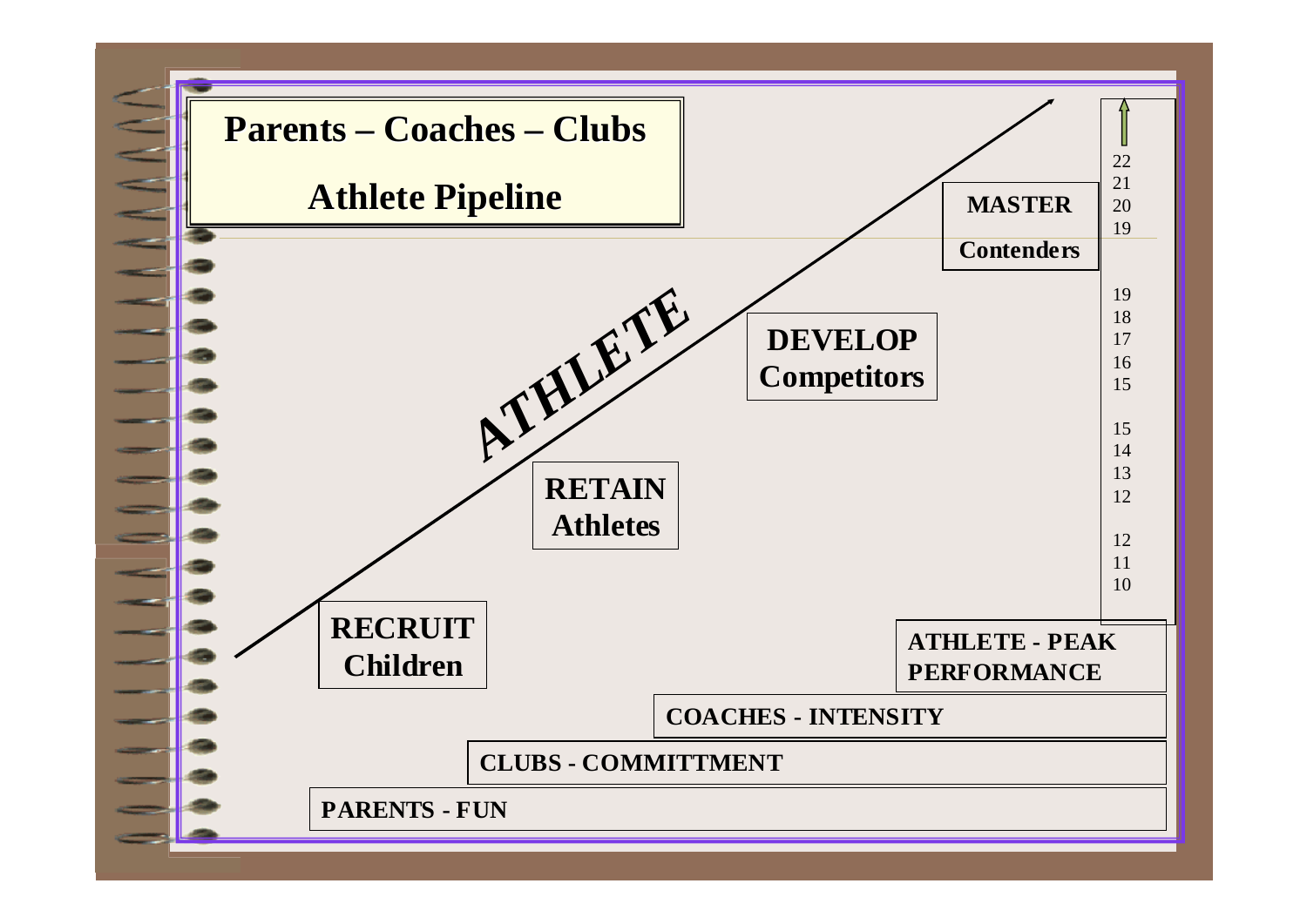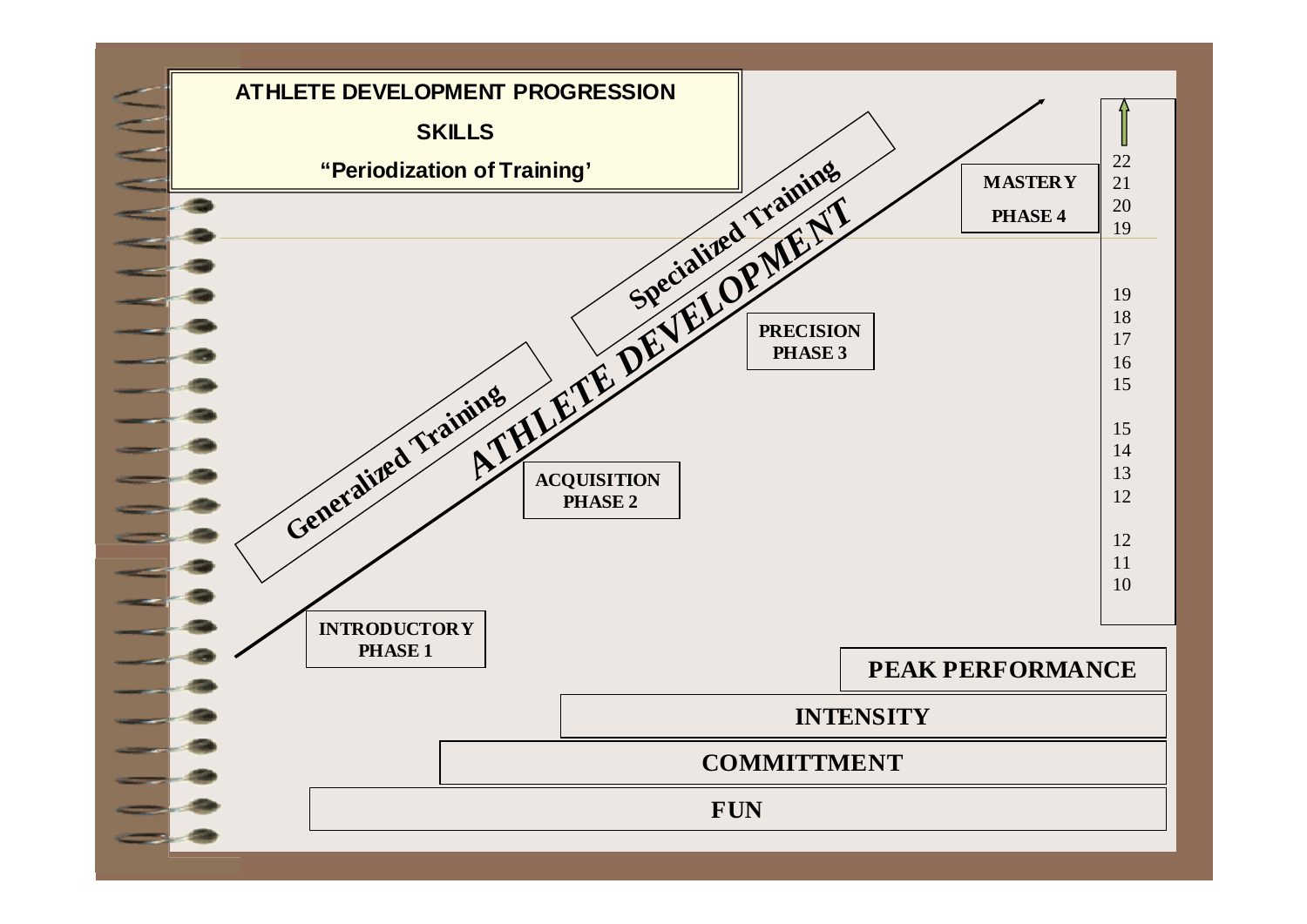# Why Children Participate

- $-$  Enjoy / Fun 28%
- $-$  Fitness 15%
- • Be with Friends 13%
- • Compete 13%
- • Improve 8%
- • Meet New People 8%

### Recruiting observations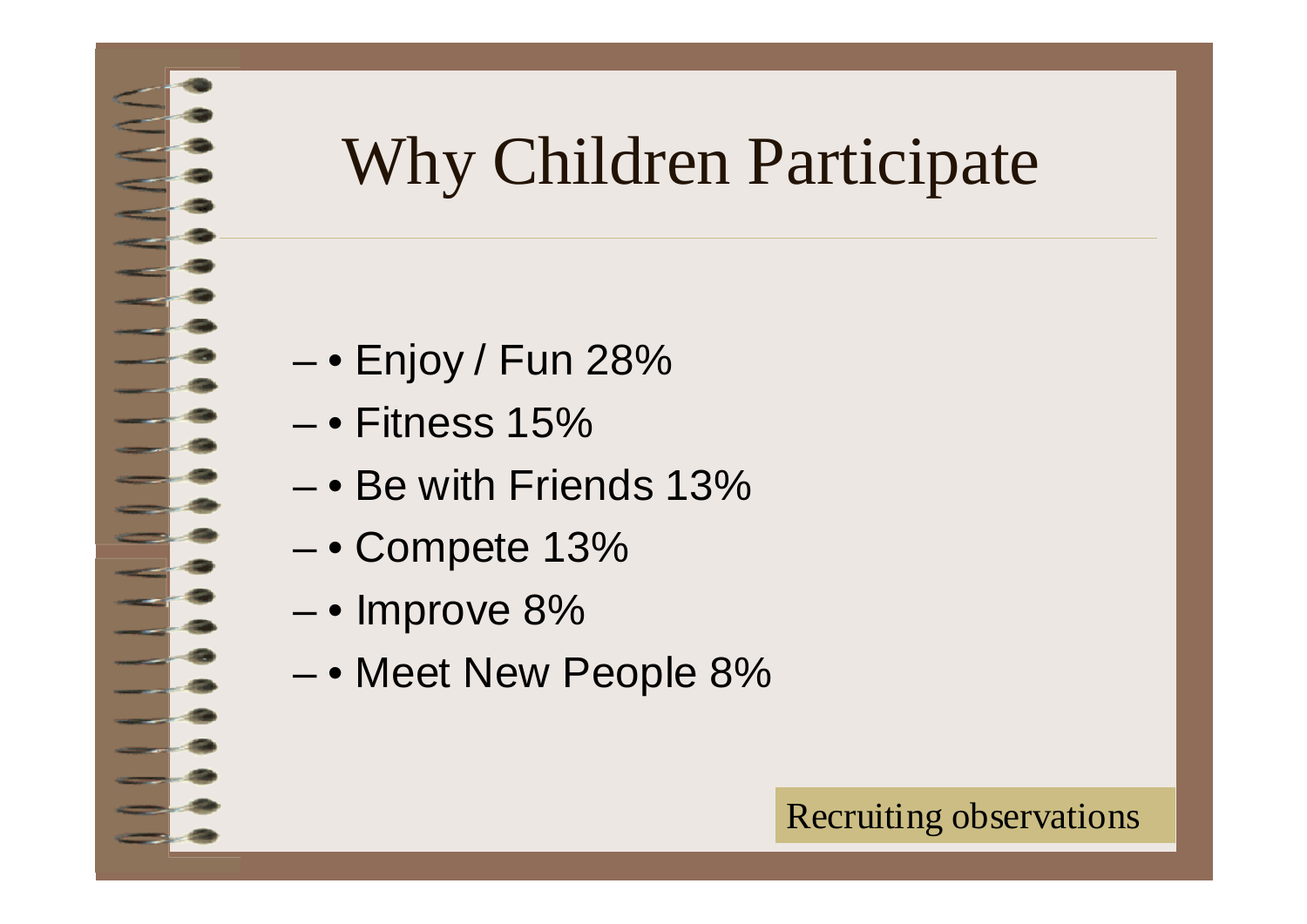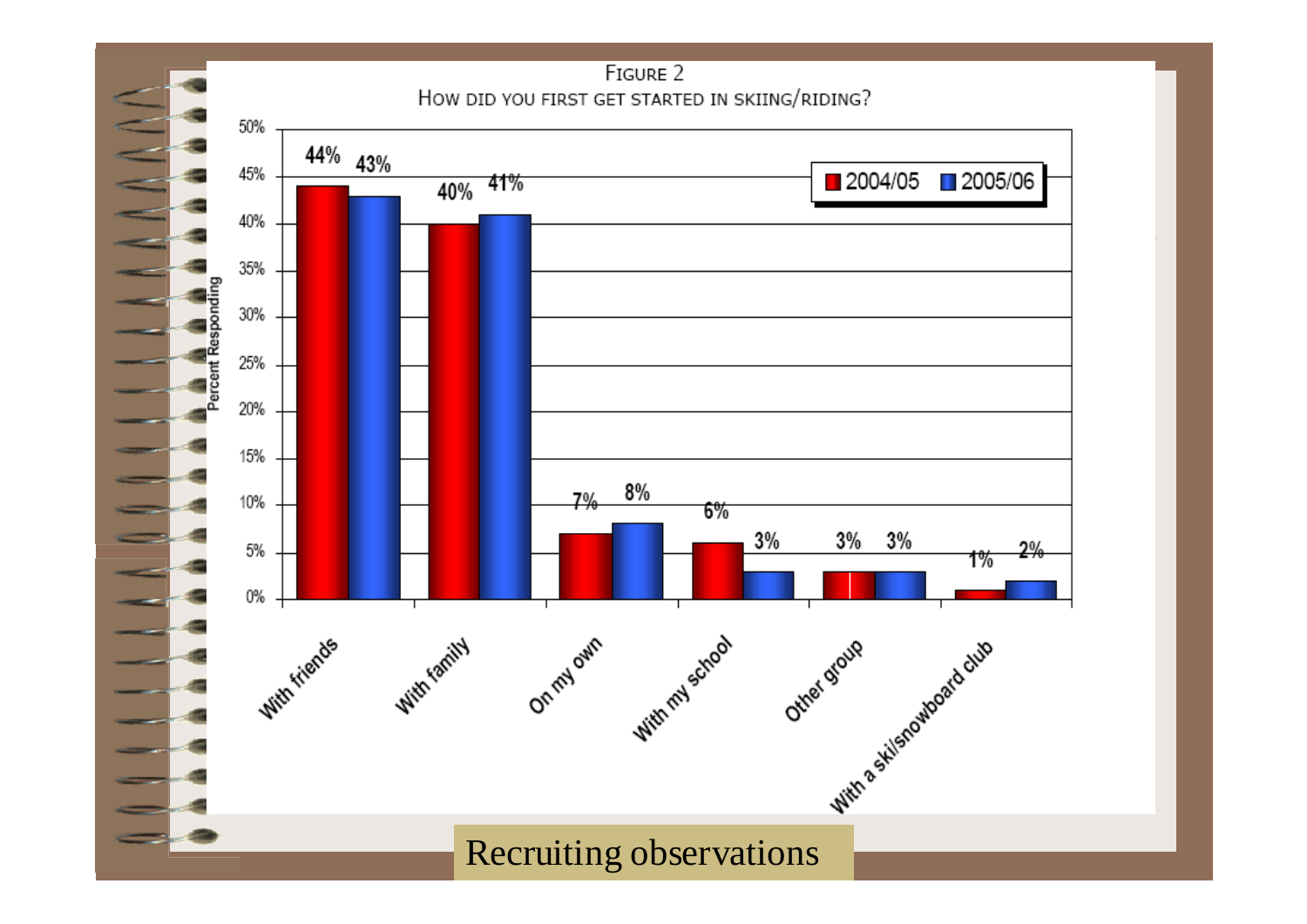# Why Children Drop Out…

- • Takes too much time 18%
- • Coach was negative 15%
- $-$  Enjoy other activities more 15%
- $-$  Lack of fun 8%
- • It was boring 9%
- • Parents' emphasis on winning 6%

Retention strategies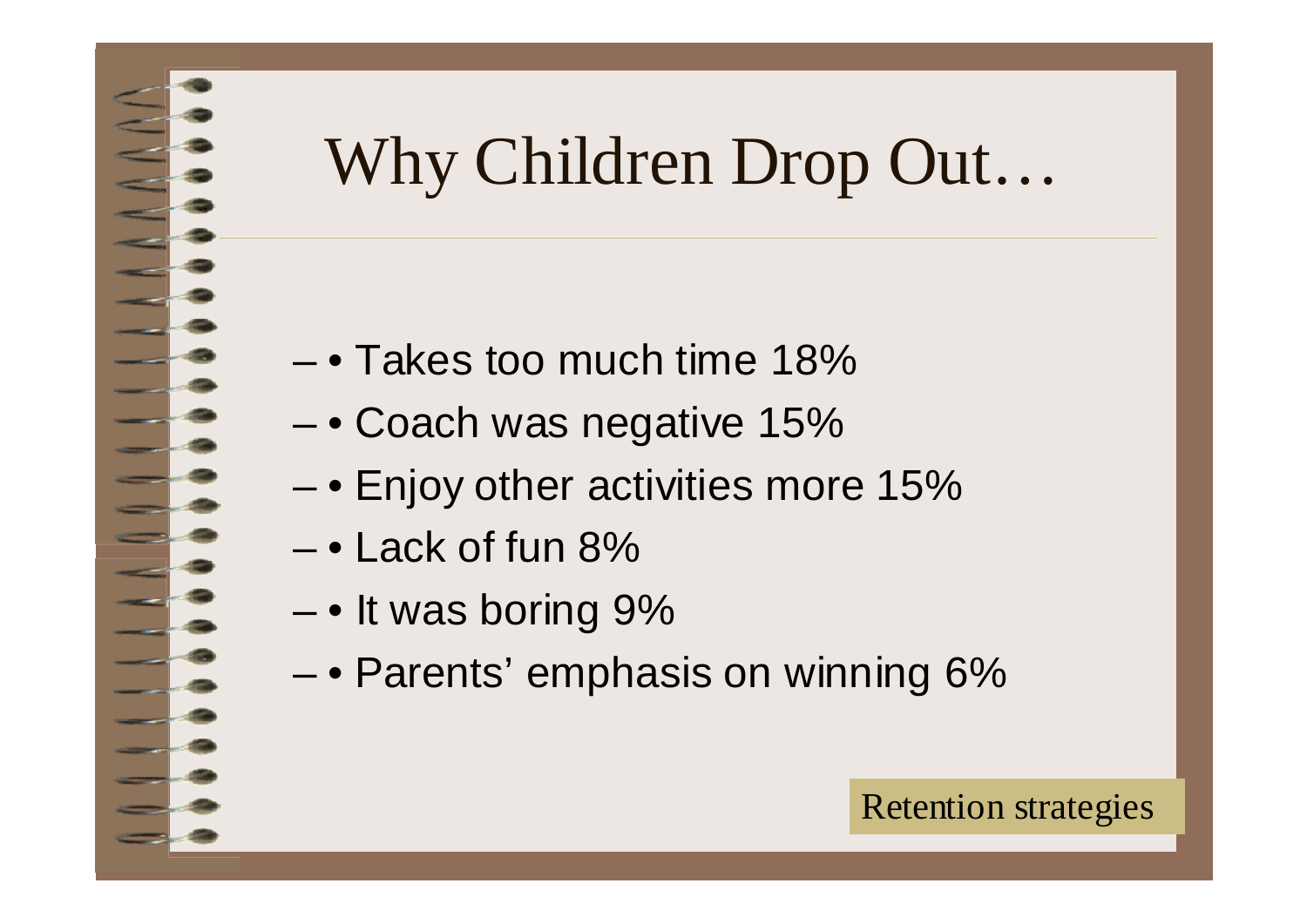### **What kids want from sport:**

- Have fun
- Learn and improve
- Be with their friends

### Retention strategies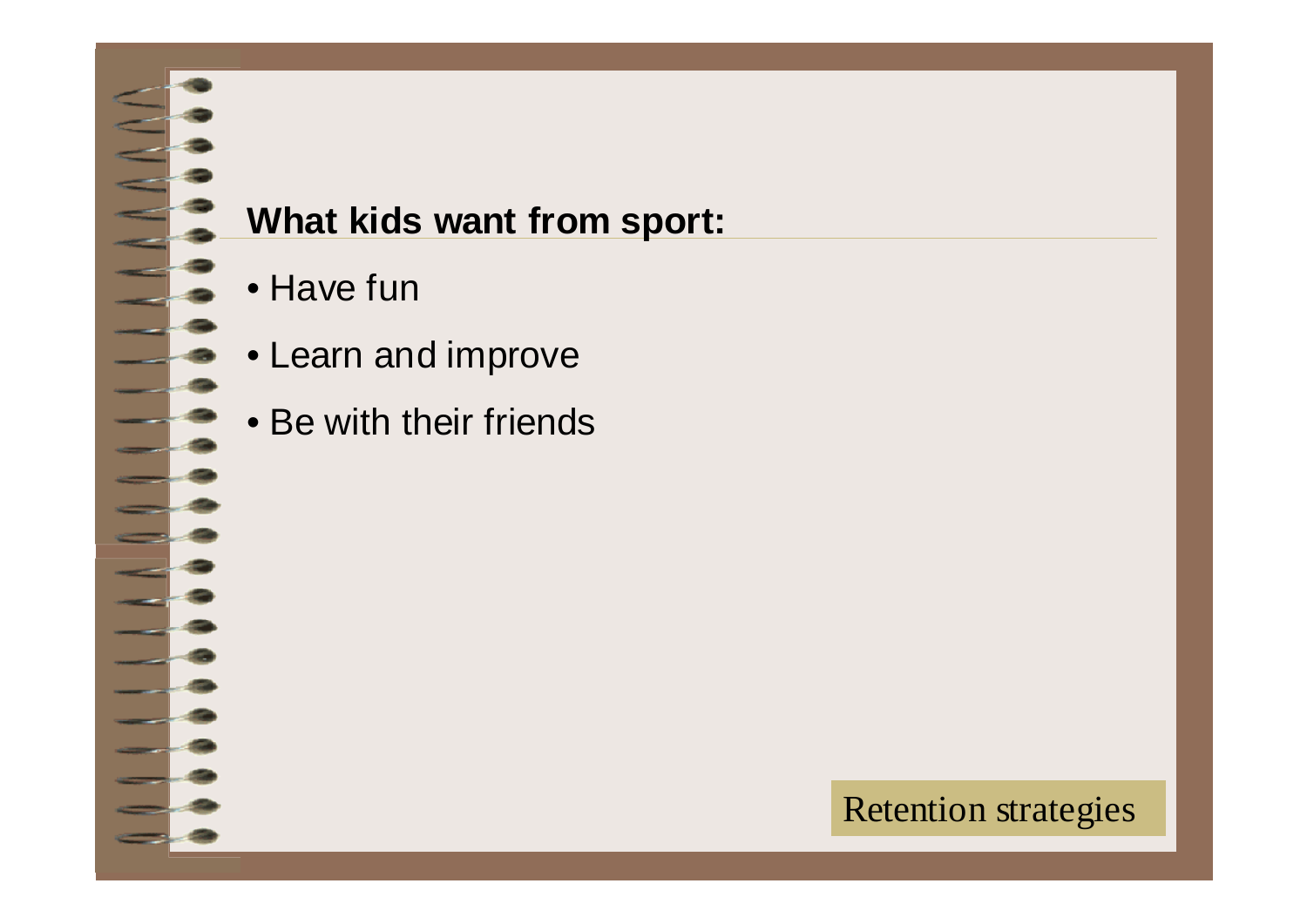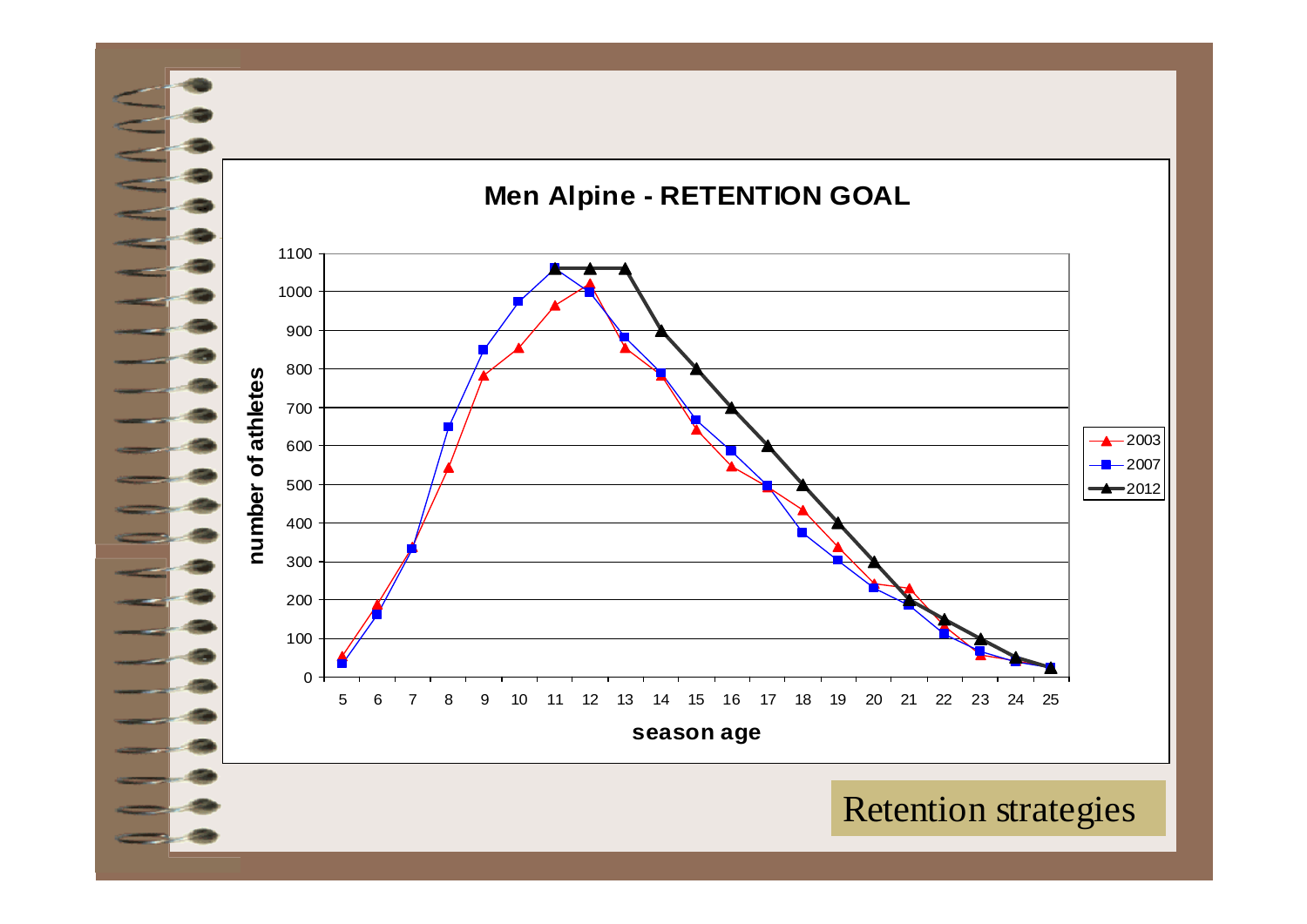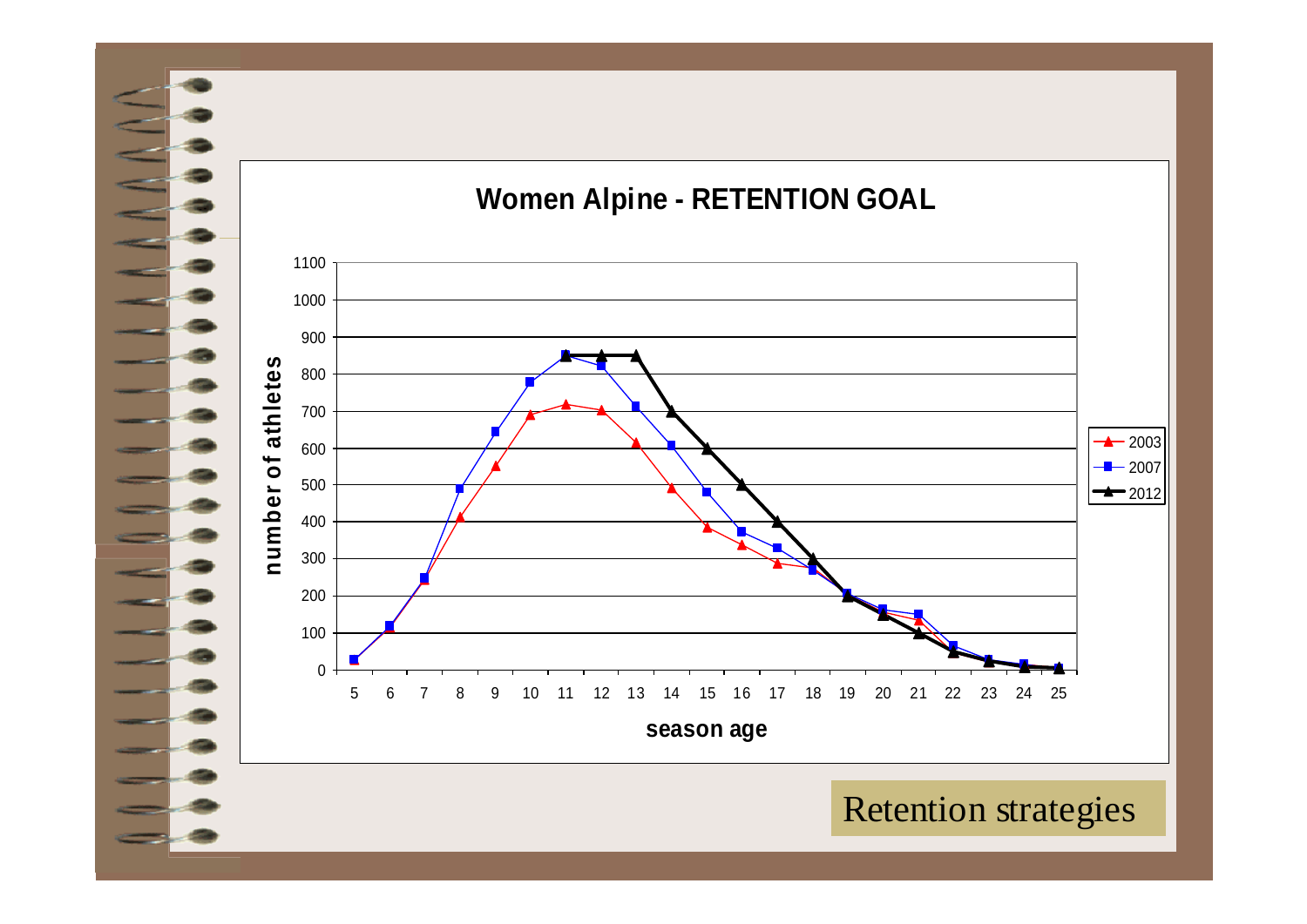

### SUCCESSFUL SPORTS *Parenting*

#### **INTRODUCTION TO SUCCESSFUL SPORTS PARENTING PARTNERSHIPS**

To foster a positive sporting experience, clubs, coaches, parents and athletes all have specific roles and responsibilities.

**PARENTS** ATHLETE COACH **CLUB** 

Development partnerships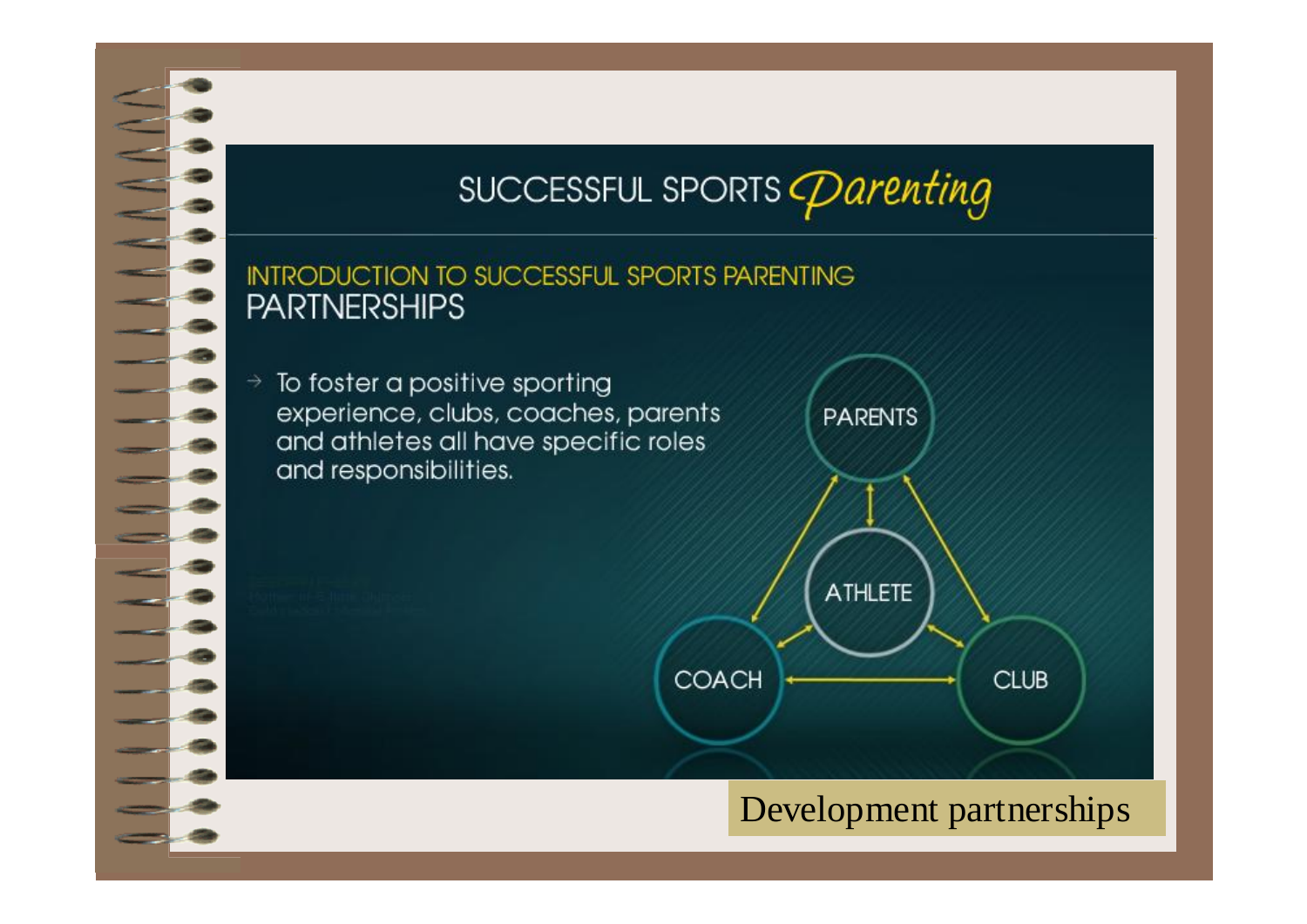## Strategies for Coaches *view parents as partners not adversaries*

- The coach who establishes a positive relationship with parents will find that the program will run more smoothly with fewer confrontations.
- Ultimately the athletes benefit from the positive relationships between the parent and the coach.
- Coaches have a responsibility to build a positive relations with parents.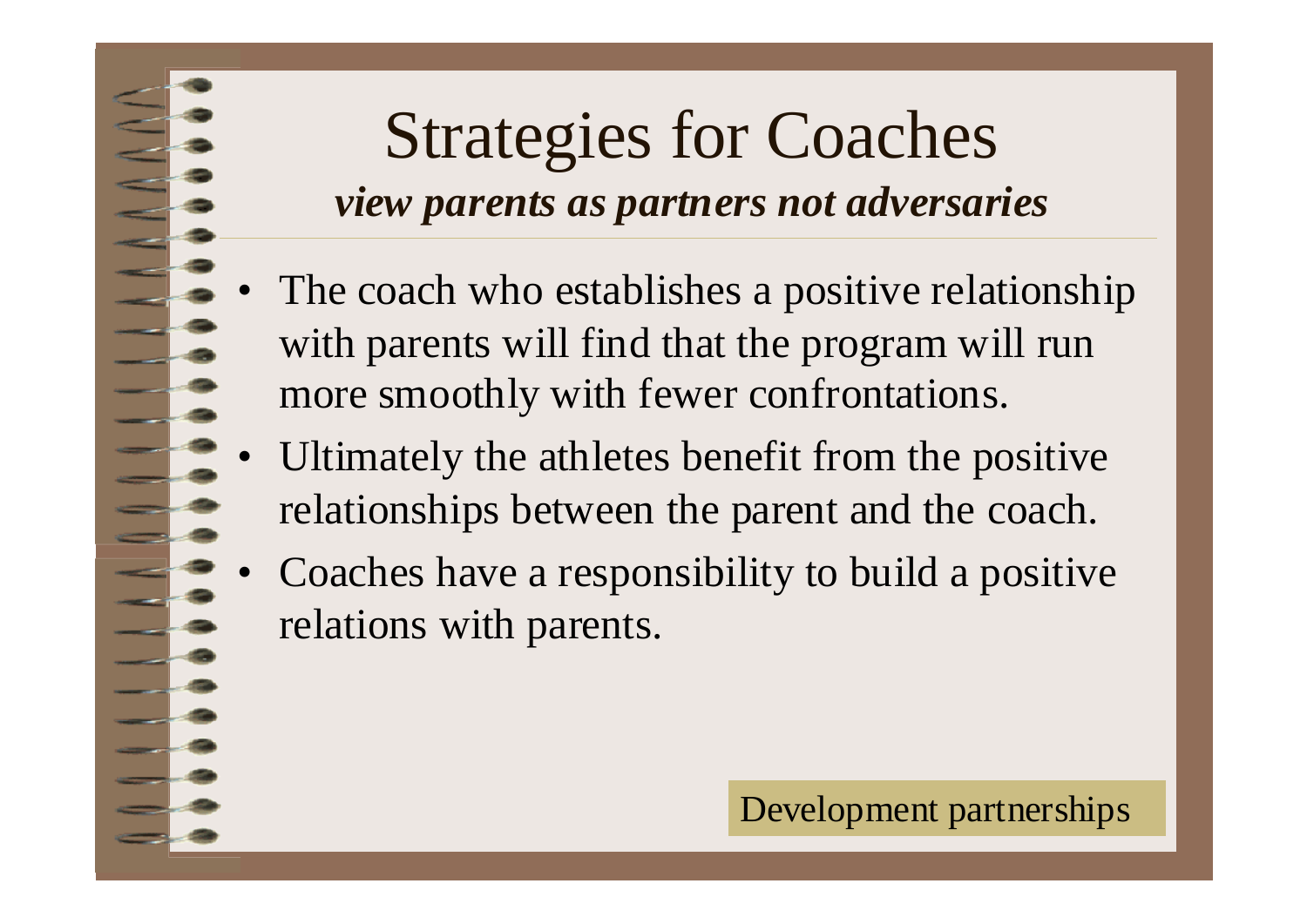## Strategies for Parents *information and strategies for parents*

- YOU are your child's primary role model
- YOU play a crucial and significant role in your child's athletic development

Development partnerships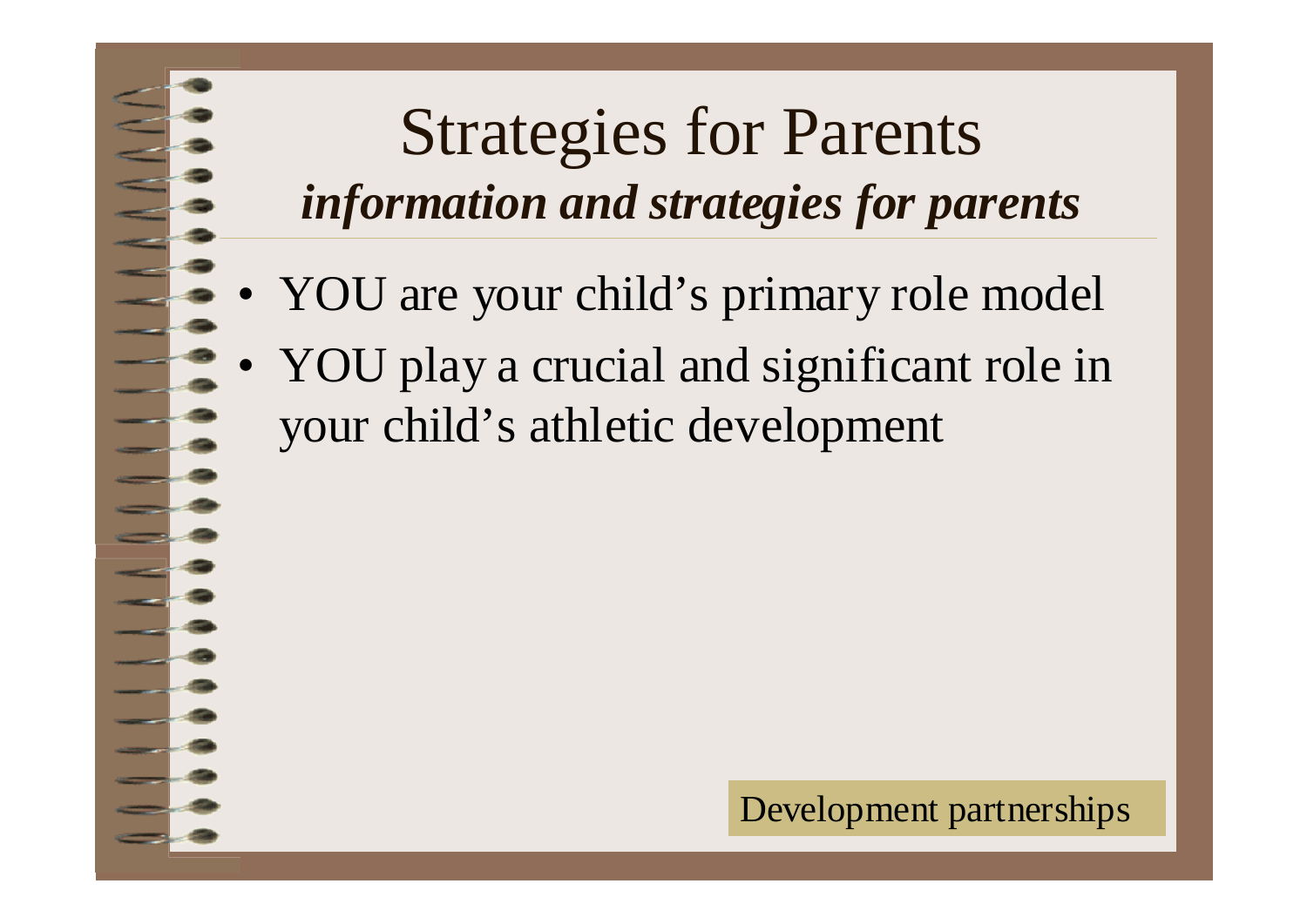# Strategies for Clubs

### *establishing parent expectations and boundaries*

- Provide educational materials and documentation to engage parents.
- Create, educate and distribute ethical behavior guidelines for all members within the club.
- Establish a neutral forum for mediation to handle potential issues and conflicts.
- Clearly identify volunteer tasks and requirements, match the volunteer to the task and provide training.

Development partnerships